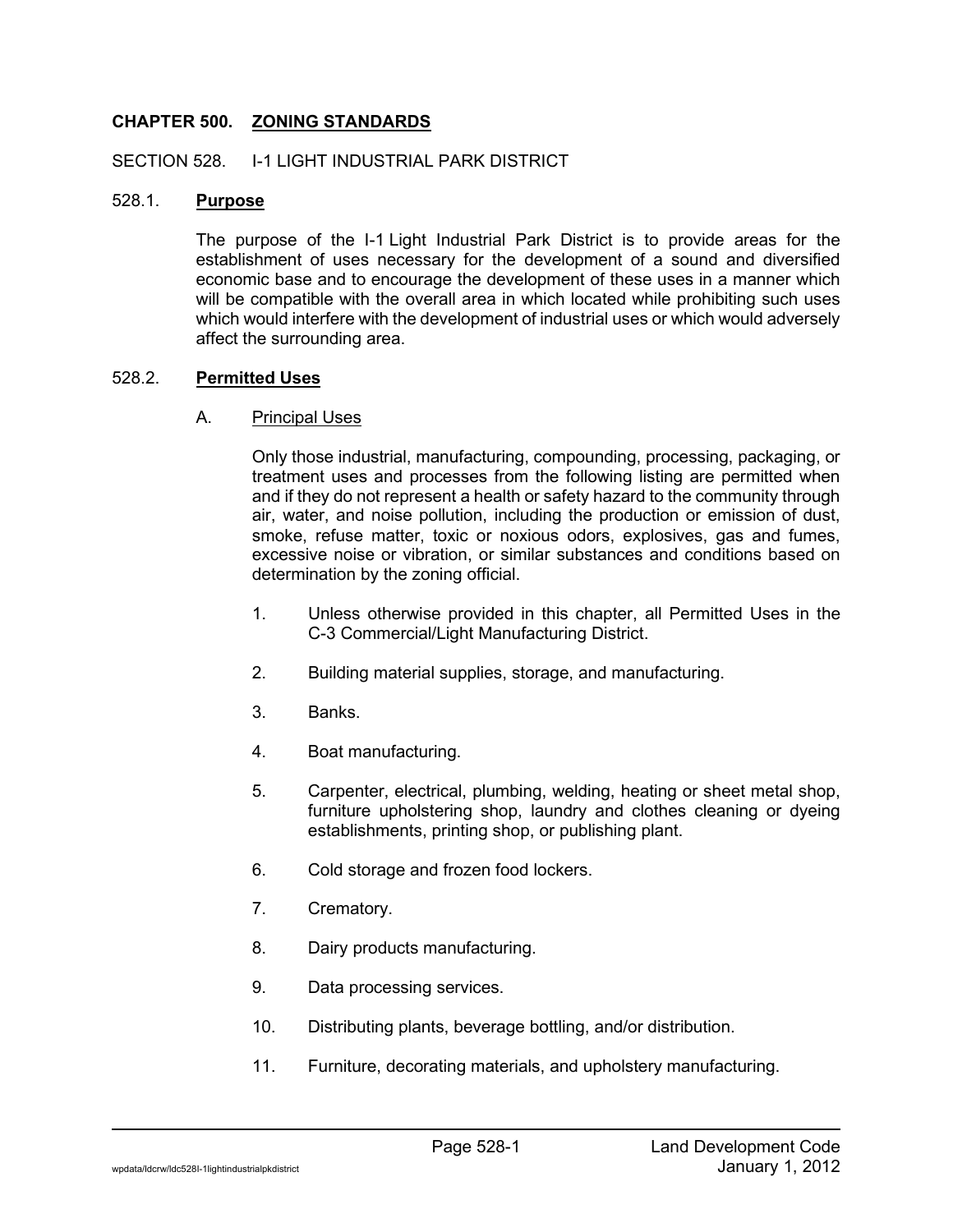- 12. Rail and highway freight transportation, distribution, and warehousing.
- 13. Hospitals.
- 14. Animal hospital or veterinary clinic provided that any such use shall be conducted wholly within a completely enclosed building, except for fenced kennel areas, and further provided that no such fenced kennel area shall be located closer than 1,500 feet to a residential district.
- 15. Laboratories devoted to research, design, experimentation, processing, and fabrication incidental thereto.
- 16. Lumber yards.
- 17. Machine shops.
- 18. Manufacture or assembly of electrical equipment and appliances, electronic instruments, and devices.
- 19. Manufacturing of ceramic products, using only previously pulverized clay and kilns fired only by electricity or gas, and the manufacturing of glass products.
- 20. Manufacturing, compounding, assembling, or treatment of merchandise from the following previously prepared materials: bone, canvas, cellophane, cloth, cork, feathers, felt, fiber, fur, glass, hair, horn, leather, paper, plastics, metals, stone, shell, textiles, tobacco, wax, wood, yarn, and paints.
- 21. Manufacturing, compounding, processing, packaging, treatment, and distribution of such products as bakery goods, candy, cosmetics, pharmaceuticals, toiletries, food, and kindred products. Retail sales of drugs, pharmaceuticals and medical marijuana treatment center dispensing facilities are prohibited.
- 22. Manufacture of musical instruments, toys, novelties, rubber or metal stamps, and other small molded rubber products.
- 23. Parking lots and parking garages.
- 24. Photographic equipment and supplied manufacturing and processing.
- 25. Police and fire stations, including helicopter landing facilities.
- 26. Post office.
- 27. Professional offices.
- 28. Radio and television facilities and operations, telephone exchange and transformer stations, and broadcasting or communication towers and facilities.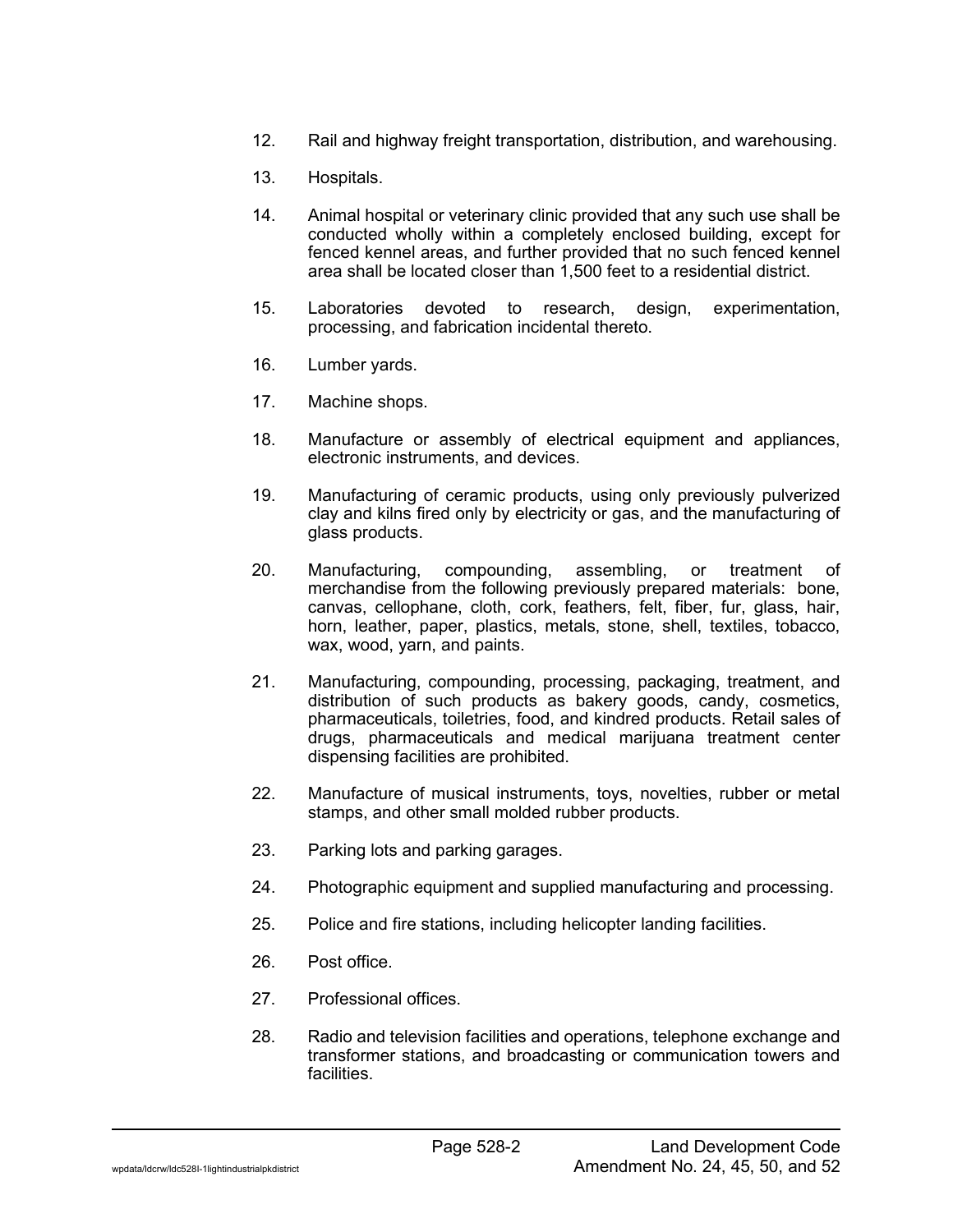- 29. Recycling operations.
- 30. Restaurants.
- 31. Shooting ranges indoors only.
- 32. Sign manufacturing, including poles.
- 33. Technical and trade schools.
- 34. Testing of materials, equipment, and products.
- 35. Transfer stations.
- 36. Towing service and connected storage of vehicles.
- 37. Public transportation terminals.
- 38. Utility operations (electric and gas company operators; sewer and water authorities).
- 39. Wholesale, warehousing, and storage.
- 40. Other uses which are similar or compatible to the permitted uses.
- 41. Hotels, motels, and condotels.
- 42. The sale or consumption of alcoholic beverages within Alcoholic Beverage Business Establishments as defined in this Code and as permitted under County, State, and Federal regulations, provided:
	- a. An Administrative Use Permit for the Sale of Alcoholic Beverages is issued in accordance with this Code Section  $402.5B$
	- b. Unless a specific distance waiver is granted by the Planning Commission in accordance with Section 402.5.B.6, no such sale or consumption of alcoholic beverages may occur or be conducted within 1,000 feet of any pre- $\overline{k}$  through 12<sup>th</sup> grade public or private school, place of religious worship, or County park as measured from the structure used as the proposed Alcoholic Beverage Business Establishment to the nearest property line of the pre-k through  $12<sup>th</sup>$  grade public or private school, place of religious worship, or County park.
	- c. The premises or building in which the alcoholic beverage sales or consumption are to be conducted or occur shall not be used as an adult entertainment establishment.
	- d. Bottle Clubs that hold licenses under Rule 61A-3.049 FAC or the Division of Alcoholic Beverages and Tobacco are prohibited.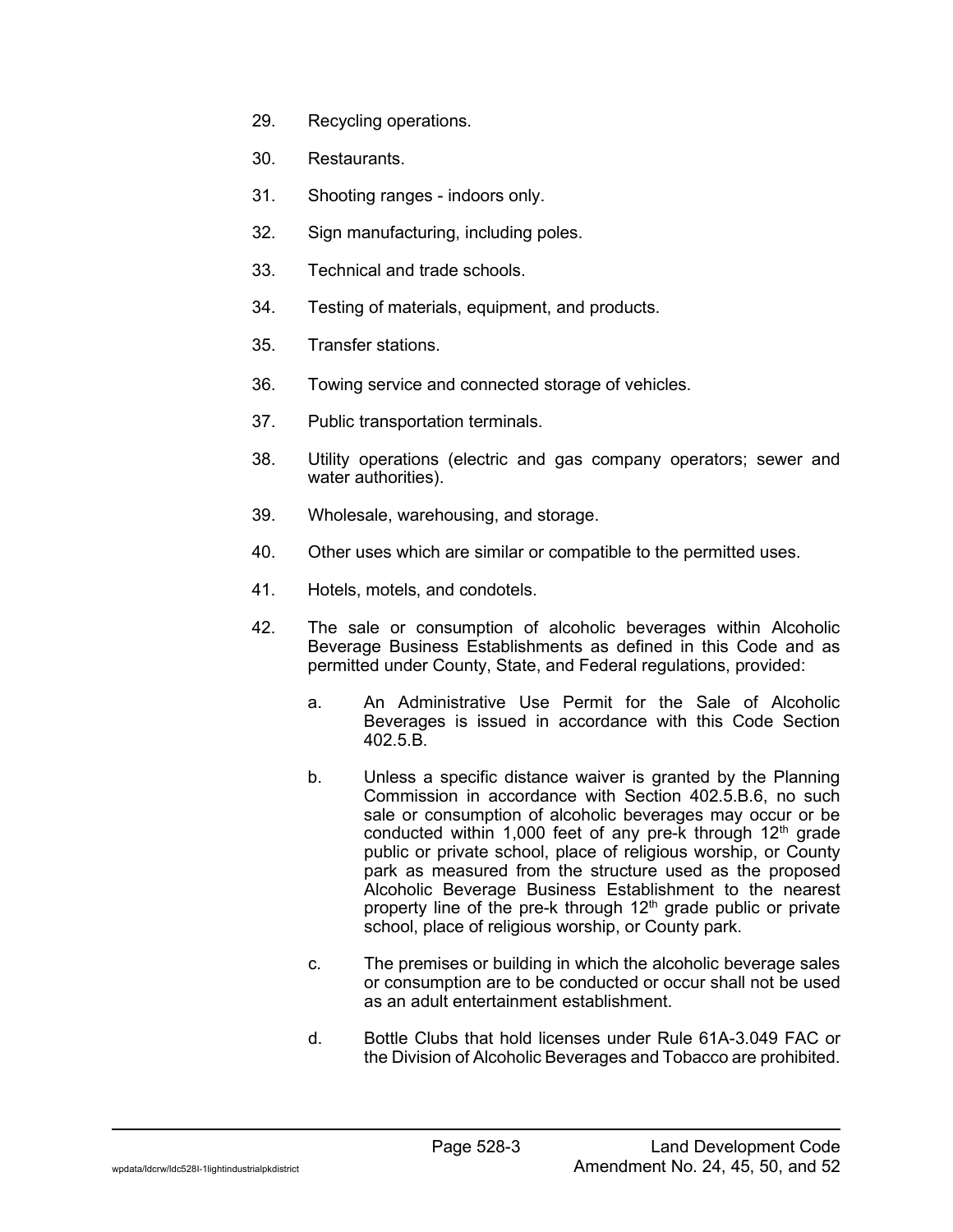# B. Accessory Uses

- 1. Accessory uses customarily incidental to an allowed principal use.
- 2. Living quarters for guards, custodians, and caretakers when such facilities are accessory uses to the primary occupancy of the premises.
- 3. Parking lots and parking garages.
- 4. Restaurant, cafeteria, or recreational facilities for employees and other customary accessory uses for industrial uses.
- 5. Signs in accordance with this Code.

## 528.3. **Conditional Uses**

- A. Aircraft and helicopter landing fields subject to approval by the Federal Aviation Administration and compliance with appropriate State and local laws, provided that no such aircraft landing field or helicopter pad be located closer than 1,000 feet from the closest property line of a school that provides a curriculum of elementary or secondary academic instruction, including kindergarten, elementary, middle, or high schools.
- B. Automobile race tracks.
- C. Medical waste disposal facilities.
- D. Auction houses.
- E. Construction and demolition debris disposal facilities subject to all local, State, and Federal regulations.
- F. Yard trash disposal facilities.
- G. Wholesale storage of chemicals, gasoline, or liquefied petroleum gas.
- H. Wastewater treatment plants, except when accessory to a development.
- I. Mining and/or reclamation including, but not limited to, the mining or extraction of limestone; clay; sand; natural gas; oil; and organic soils to all local, State, and Federal regulations.
- J. Community Gardens, Market Gardens and Community Farms in accordance with this Code, Section 530.23.

## 528.4. **Special Exceptions**

- A. Solar Facility as a principal use
- B. Free-Standing Recreational Vehicle/Boat Storage in compliance with Section 1105 of this Code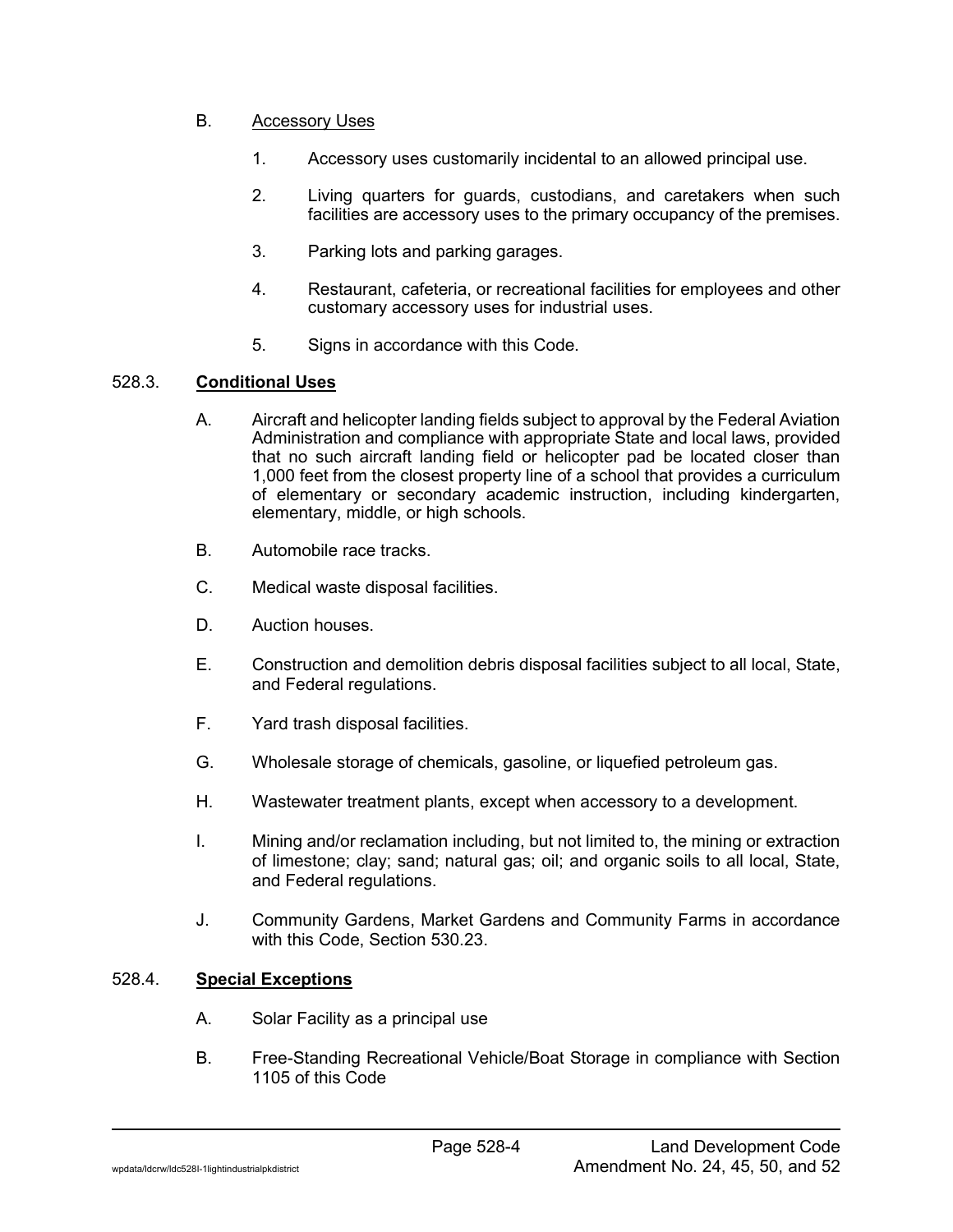## 528.5. **Performance Standards**

Industrial activities shall be in conformance with standards established by the County. Industrial activities shall emit no obnoxious, toxic, or corrosive dust, dirt, fly ash, fumes, vapors, or gases which can cause any damage to human health, to animals or vegetation, or to other forms of property, or which can cause any soiling or staining of persons or property at any point beyond the lot line of the use creating the emission; discharge no smoke of a consistency which will restrict the passage of sunlight beyond the property line; emit any obnoxious odor perceptible beyond the lot boundaries; produce no heat or glare perceptible beyond the lot boundaries; produce no electromagnetic radiation or radioactive emission injurious to human beings, animals, or vegetation (electromagnetic radiation or radioactive emissions shall not be of an intensity that interferes with the use of any other property); discharge of any untreated potentially dangerous effluent from plant operations into local surface or subsurface drainage courses. Any development activities occurring adjacent to existing agricultural uses shall provide adequate buffering against discharges and emissions listed above, generated by the ongoing agricultural use.

## 528.6. **Storage and Waste Disposal**

- A. All outdoor facilities for fuel, raw materials, and products and all fuel, raw material, and products stored outdoors shall be enclosed by an approved safety fence and visual screen and shall conform to all yard and fencing requirements imposed upon the main building in this district.
- B. No materials or wastes shall be deposited upon a lot in such form or manner that they may be transferred off the lot by normal natural causes or forces, nor shall any substance which can contaminate a stream or watercourse or otherwise render such stream or watercourse undesirable as a source of water supply or recreation, or which will destroy aquatic life, be allowed to enter any stream or watercourse.
- C. All materials or wastes which might cause fumes or dust or which constitute a fire hazard or which may be edible or otherwise attractive to rodents or insects shall be stored outdoors only if enclosed in containers which are adequate to eliminate such hazards.

#### 528.7. **Area and Lot Width Regulations**

- A. Lot Area:
	- 1. If within a platted industrial park: 15,000 square feet.
	- 2. If not within a platted industrial park: 20,000 square feet.
- B. Lot width: 100 feet.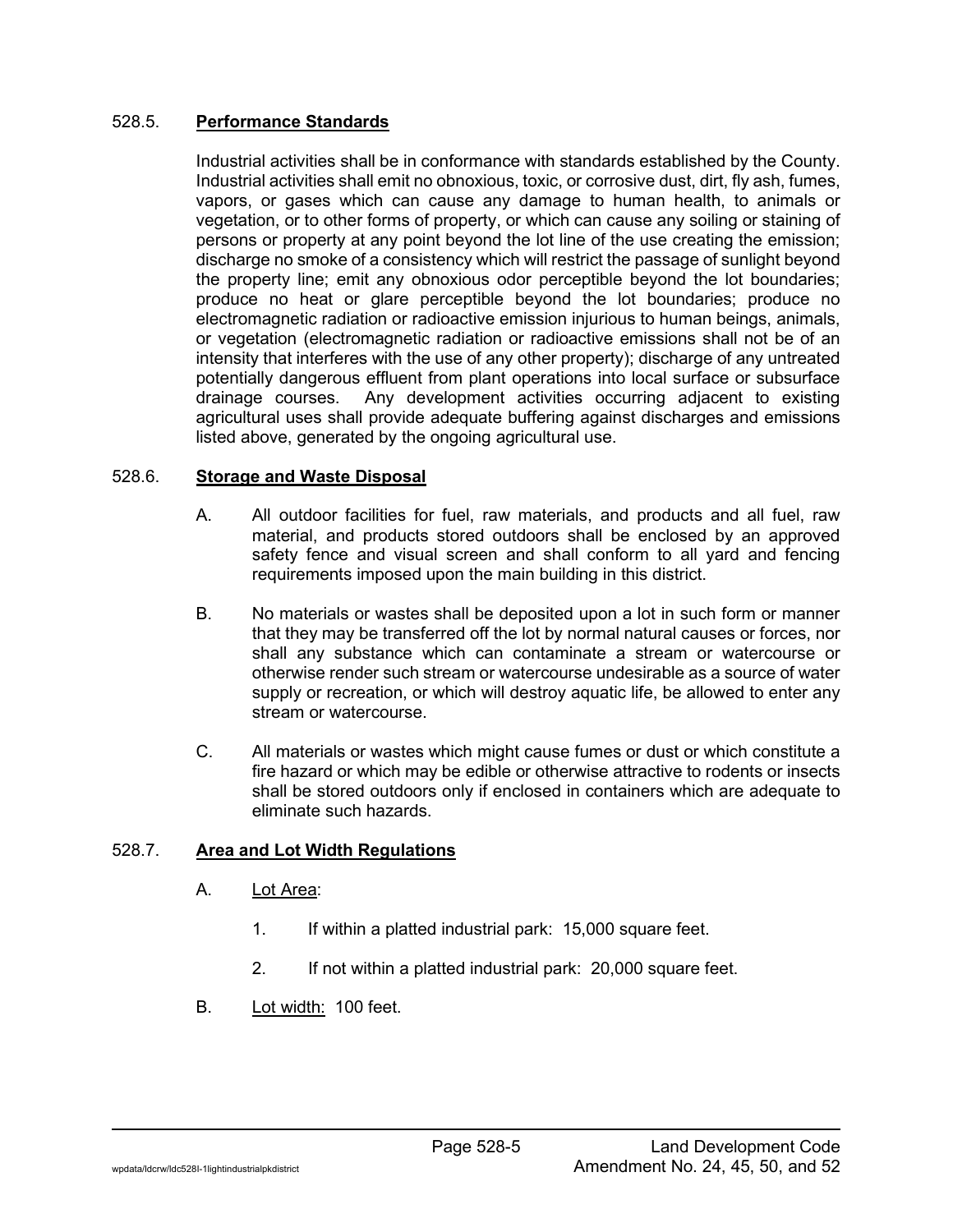### 528.8. **Coverage Regulations**

Lot coverage. All buildings, including accessory buildings, shall not cover more than fifty (50) percent of the lot.

#### 528.9. **Yard Regulations**

The following minimum building line setbacks measured from the property lines are required in yard areas listed below unless otherwise specified:

- A. Front: Twenty-five (25) feet.
- B. Side: Fifteen (15) feet each side.
- C. Rear: Minimum of twenty-five (25) feet in depth. Rear yards may be reduced to zero when the rear property line coincides with a railroad siding; however, no trackage shall be located nearer than 400 feet from any residential district.
- D. An open yard of not less than 150 feet in width shall be provided along each I-1 Light Industrial Park District boundary which abuts any district other than agricultural, commercial, or industrial districts. Such open yards shall be in lieu of front, side, or rear yards on that portion of lots which abut district boundaries. The seventy-five (75) feet of such yard nearest the district boundary shall not be used for any processing activity, building, parking, or structure other than fences, walls, drainage facilities, or signs and shall be improved and maintained with a landscaped buffer strip in accordance with this Code. The remaining seventy-five (75) feet of the said open yard shall not be used for processing activities, buildings, or structures other than off-street parking lots for passenger vehicles, fences, or walls.
- E. For internal lots within a platted industrial park:
	- 1. Front: Twenty (20) feet.
	- 2. Side: Five (5) feet each side.
	- 3. Rear: Ten (10) feet.

#### 528.10. **Height Regulations**

The maximum building height shall be four (4) stories or sixty (60) feet, except in an Urban Service Area where there is no maximum building height. For exceptions, see this Code, Chapter 500, Supplemental Regulations.

## 528.11. **On-Site Parking Regulations**

On-site parking shall be provided in accordance with this Code, Section 907.1.

## 528.12. **Development Plan**